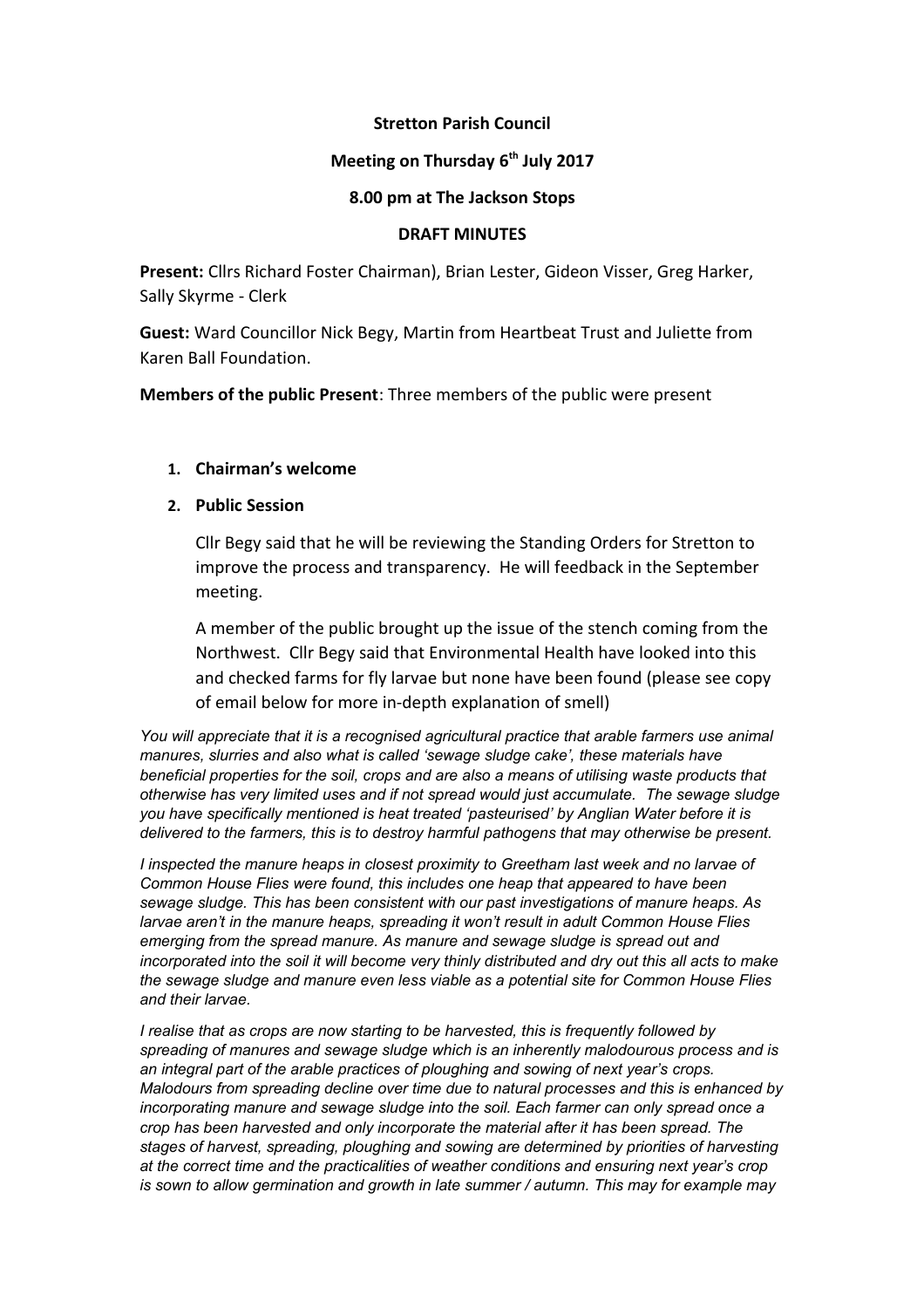*mean a farmer harvests a quarter of his fields then spreads, ploughs, but has to return for harvesting (due to the weather / crop etc.) before again returning to the other stages of spreading, ploughing and sowing. For individual farmer balancing these priorities means they may have to return to spreading over a number of days, spaced over many weeks, resulting in long periods when malodours are present. This can mean for an area surrounded by farmland the malodours from spreading can often go on for weeks, because spreading takes place on different fields and by different farmers around the locality over time.* 

*If residents do have a specific concern or location, if the details could be passed through we could investigate. However if normal agricultural practices are being followed there is nothing we can require the farmer do. I would only expect action to be required if for example manure or sewage sludge is being spread at such a rate or on the same land so frequently that the condition of the land becomes effectively permanently saturated with sewage sludge or manure and so becomes a constant single source of malodours as a result of unreasonable agricultural practices.* 

*Please come back to me if you have any questions.*

*Yours sincerely*

#### *Andrew Woodhouse | Environmental Protection Officer*

#### *Rutland County Council*

Cllr Begy recommended that people contact Environmental Health every time the smell occurs.

Cllr Lester said that if the sludge is ploughed in the smell wouldn't be a problem – the problem is that farmers are not ploughing it in.

A member of the public asked about the report on the conservation area status. Cllr Begy said that he had provided a document but it was decided in the APCM by the village and the Parish Council not to pursue this.

A member of the public brought up the question of the rubbish outside Hawthorne Farm. Cllr Foster explained that this would be dealt with in matters arising.

**3.** PC Laurie Appleton was not able to attend the meeting. Cllr Foster reported back that there had been no crime in Stretton since the last meeting.

# **4. Demonstration of Defibrillator by Heart Beat Trust and statement about grant towards defibrillator.**

Martin from Heartbeat Trust gave a brief demonstration of the defibrillator he said was best for members of the public wo have no experience of using defibrillators. He explained how the telephone Kiosk could be used as a defibrillator base also with the added feature of a phone to contact emergency services meaning there would be no need for a 'change of use' application. He said the application to adopt the telephone kiosk in Stretton had already been started and the consultation period ends on  $7<sup>th</sup>$  September 2017. He was hopeful that the defibrillator could be ready for use by the end of September. The initial cost of the defibrillator is £2000 with a grant from the Karen Ball Trust of £1000. The managed service of the defibrillator and the telephone and telephone kiosk is £100 per year plus £410 to pay upfront.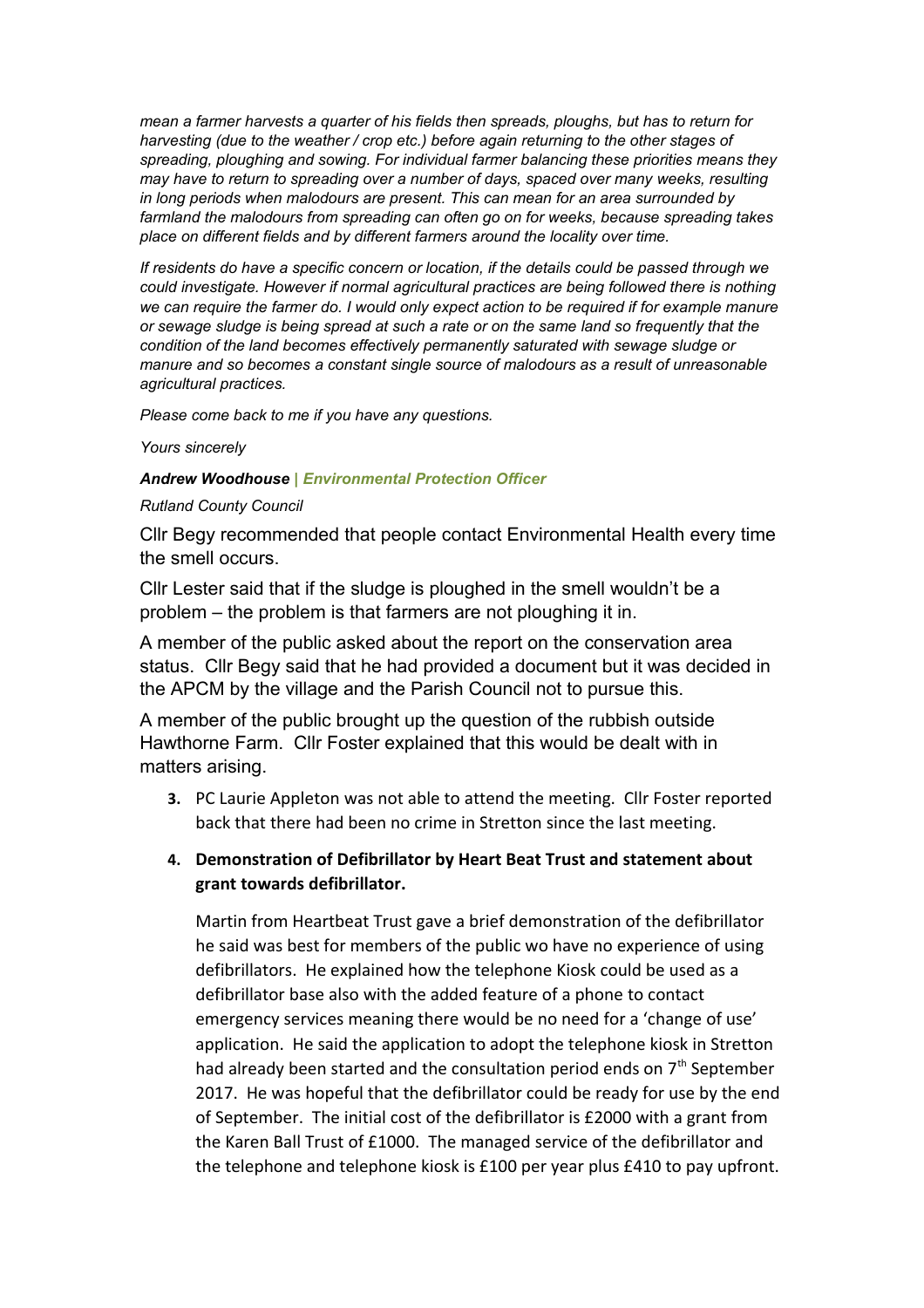Cllr Lester proposed that the PC goes ahead with the managed service and the Council resolved to go ahead with the proposal.

**5. To receive declarations of unregistered disclosable pecuniary interests in agenda items and to receive and approve requests for dispensations from members on matters in which they have a registered Disclosable Pecuniary Interest**

None declared

## **6. Apologies for absence**

Cllr John Leefe

**7. Minutes of last meeting on 11th May 2017 and extraordinary meeting on 22nd June 2017.** 

Both approved and signed by the Chairman

## **8. Matters Arising from the minutes**

With regards to tree planting, Cllr Leefe has started completing a form to get rid of trees that need to be felled in order to start planting new trees.

It was resolved by the Council that Cllr Leefe should go ahead with the planning permission application.

With regards to Hawthorne Farm it was decided that this was not a matter for the Parish Council. Cllr Begy suggested that any issues like this can be raised with Planning.

It was resolved to take it no further. (Cllr Lester added – unless it is yellow with Ragwort)

## **9. Matters arising from Annual Parish Meeting on 1st June 2017**

Cllr Lester was concerned that there is no contract to mow the churchyard. Cllr Harker said that he and a team of volunteers had strimmed the churchyard last time and Mow & sow had done a one-off mow. It took four people about an hour. He said he would get the church lawnmower back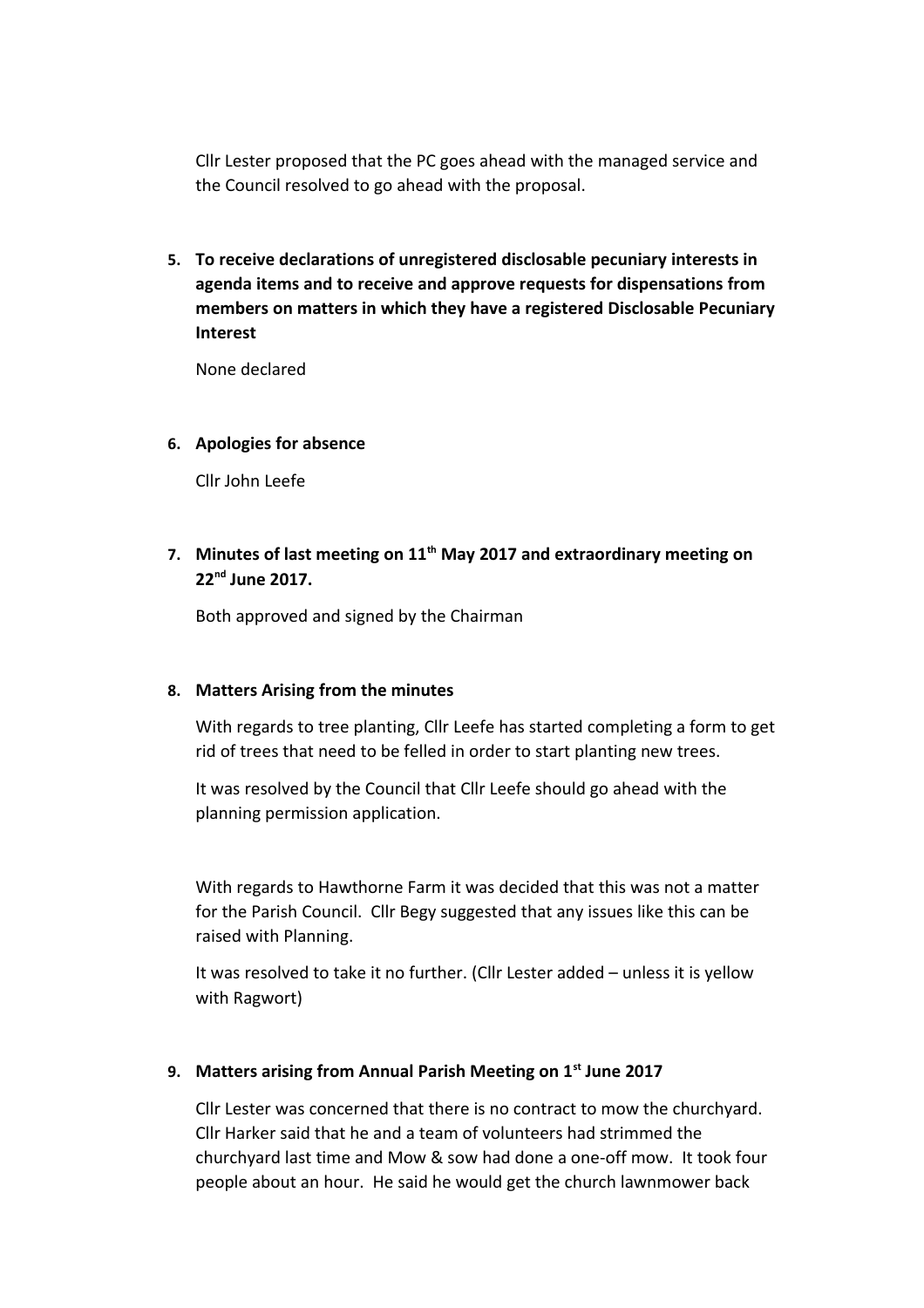from Jonathon and speak to Cllr Leefe about getting a regular group together to mow the churchyard but said that it would also be necessary to find a contractor. Cllr Foster said the responsibility is ultimately with the Parish Council. Cllr Visser said it is with the Church. Cllr Harker said the Parish Council should pay until alternative arrangement can be found. Cllr Lester suggested paying a contractor three times a year and Friends of St Nicolas can do cuts in between.

# *Action: Cllr Harker to look into possible contractors and also forming a group of volunteers.*

Cllr Begy drew people's attention to letters that were being sent out regarding the proposed footpath/ cycle path. He urged people to read the letters and respond to them to say whether they would or wouldn't use the proposed path.

With regards to the weeds on the newly laid asphalt on Walnut Close, Cllr Begy asked that evidence is sent to him so that he can inform the relevant people.

### *Action: Cllr Visser to send photos to Cllr Begy*

With regards to a boundary change on the Spinney Cllr Foster will look into this. Cllr Visser said the boundary has not changed.

#### *Action: Cllr Foster to investigate possible boundary change*

## **10. Co-option of Councillor after the resignation of Lee Overton**

No-one has come forward for this role. It was resolved that the vacancy would be restated on the website and notice boards. Cllr Foster also asked that people ask around for people who are interested.

# **11. Defibrillator: Decision on maintenance support options and adoption of telephone box.**

Dealt with in item 4.

## **12. Planning Applications.**

2017/0547/FUL – The Rookery – below ground installation of LPG tank

2017/0581/CAT – The Old School – Willow Coppice

2017/0561/FUL – Greetham Lodge Farm – Micro Scale Anaerobic Digester (slurry only) – came in after the agenda was published.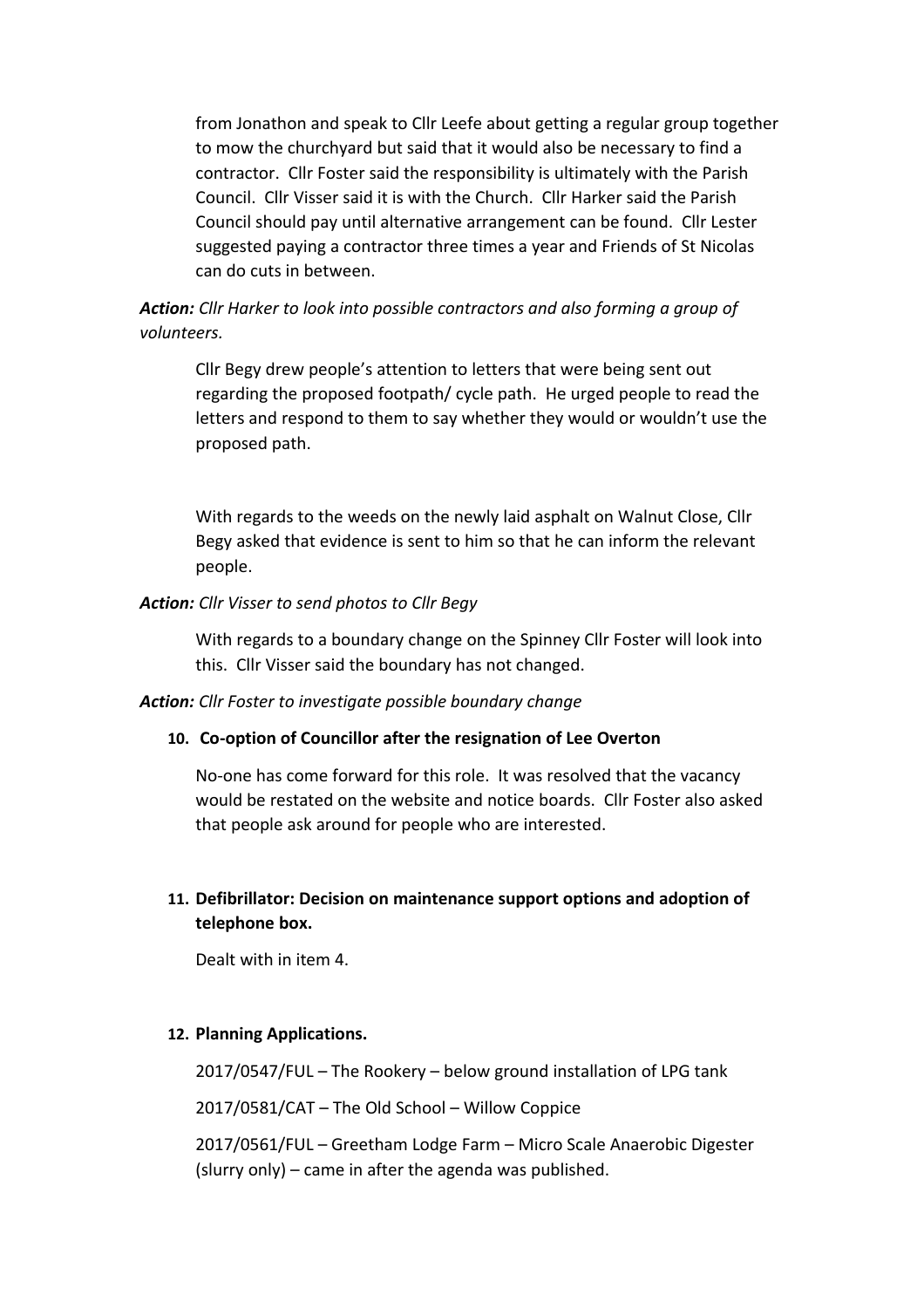Please see Stretton Parish Council's Responses to planning applications on:

http://planningonline.rutland.gov.uk

# **13. Update on noise pollution**

Cllr Harker has had an exchange of emails with Highways England and they have promised to meet with the Parish Council in a few weeks. In the meantime, he will check the minutes to see if there is evidence of a promise back in 2010 to put in a smooth surface on the stretch of the A1 going past Stretton. He said it may take years to get any action but it is worth doing if it ultimately improves the lives of villagers.

*Action: Cllr Harker to look though minutes and keep up lines of communication with Highways England.* 

# **14. Possibility of village fete for 2018.**

Cllr Harker suggested a village fete for next year, he is willing to organise it. He is working with Terence Padmore, it will be a non-Parish Council event and Friends of St Nicholas will be in charge of financing the event.

Cllr Begy asked that he is informed of the date.

# **15. Clerk's employment terms.**

It was agreed that Sally would write down the hours she does for Stretton Parish Council and complete the details of employment contract.

## **16. Correspondence**

Sally read an email from Dave Bell, the Highways Operations Manager at Rutland County Council, requesting information with regards to winter maintenance. It was agreed that this could be dealt with by the Community Response Plan led by John McCarthy. It will also be discussed in a meeting planned on 18<sup>th</sup> of July at the Pantile's annexe. The email has been forwarded to John McCarthy.

## **17. Accounts**